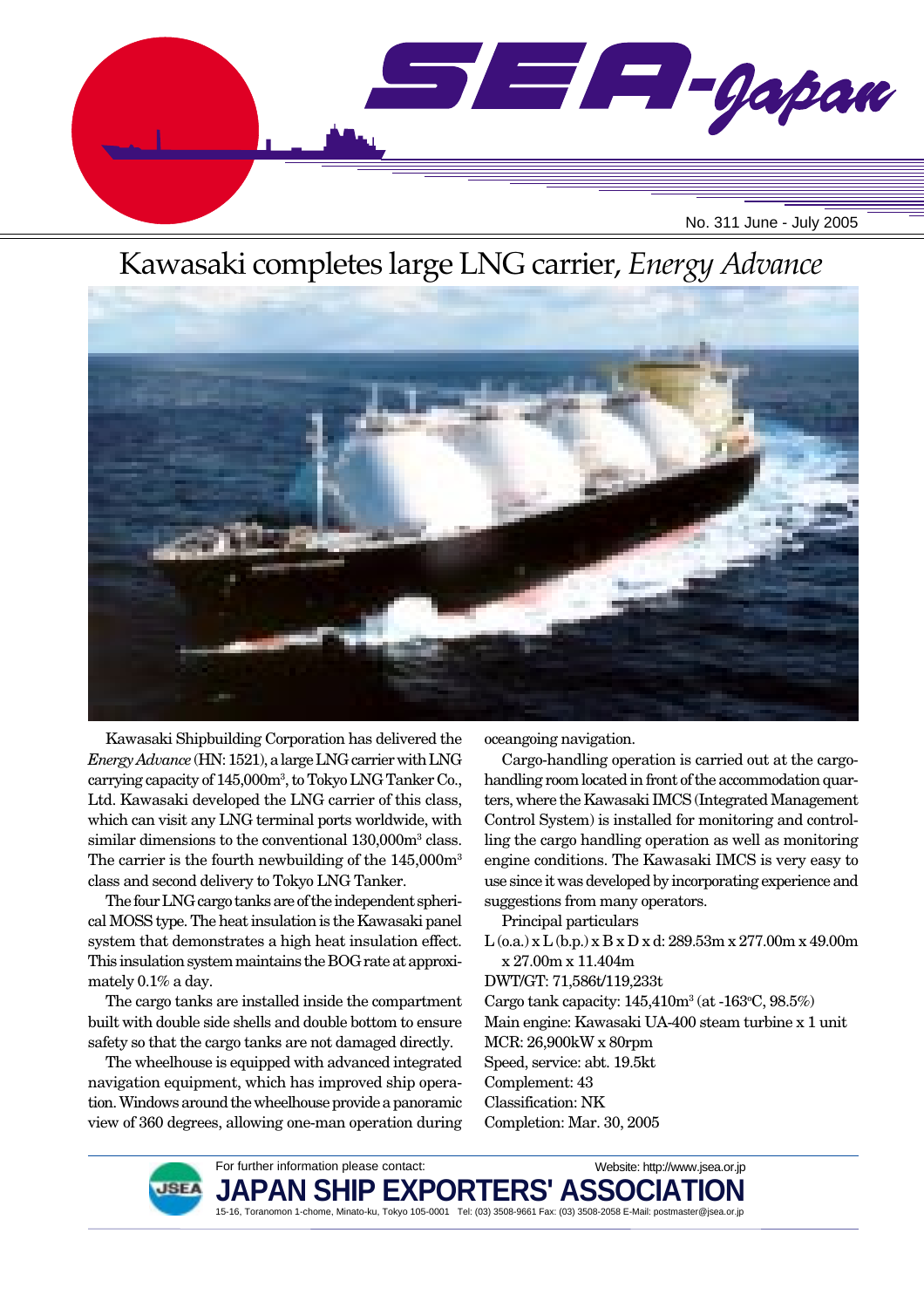# MES delivers 137,100m<sup>3</sup> membrane type LNG carrier to Malaysia International Shipping Corp. Bhd.

Mitsui Engineering & Shipbuilding Co., Ltd. (MES) has delivered the 137,100m3 LNG carrier, *Puteri Mutiara Satu* (HN: 1562), to Malaysia International Shipping Corporation Berhad (MISC) at its Chiba Works.

The *Puteri Mutiara Satu* is the last ship of the six Puteri Satu series, which were ordered by MISC from Japanese shipbuilders: three from MES and three from Mitsubishi Heavy Industries, Ltd. The ships will be used in LNG transport from Malaysia to Japan.

For reference, Japan imports up to 14 million tons of LNG per year from Malaysia, and 70,000 tons of LNG, which is the amount *Puteri Mutiara Satu* transports in a single voyage, is equal to the energy consumption of about 80,000 households in one year.

The features of *Puteri Mutiara Satu* are as follows:

The cargo containment system licensed by GTT (Gaztransport & Technigaz) of France is called the "GT No. 96E. 2F" heat insulation system



(membrane system). 0.7mm thick invar (Fe-36%Ni) material is used for the inner tank construction. Cargo pumps have the soft start system utilizing an inverter system to

reduce the impact to the pipings at start-up. The distributed control system for machinery and cargo control system is provided in the centralized control room for centralized monitoring and operation of plant and equipment. The integrated bridge system allows safe operation and also contributes to reduced manpower requirements. The ballast water can be replaced by an automatic ballast water exchanging system.

Principal particulars

 $L$  (o.a.) x  $L$  (b.p.) x  $B$  x  $D$  x d: 276.00m x 263.00m x 43.40m x 25.50m x 11.01m

DWT/GT: 76,229t/94,446 Tank capacity: about 137,595m3 Main engine: Steam turbine x 1 unit MCR: 26,800kW x 89rpm Speed, trial max.: 21.38kt Complement: 55 Classification: LR Completion: Apr. 22, 2005

# SHI-ME delivers 105,250MTDW D/H tanker to Amadeus Shipping UK Limited

Sumitomo Heavy Industries Marine & Engineering Co., Ltd. (SHI-ME) delivered the 105,250MTDW double-hull Aframax crude oil carrier, *Star Lady* to Amadeus Shipping UK Limited at Yokosuka Shipyard of SHI-ME on 2 June 2005.

The hull form is optimized to achieve high propulsive efficiency and is designed with highly reliable structures. The Sumitomo Stern System (SILD, NBS propeller and HLES Rudder) saves fuel consumption and improves maneuverability.

Cargo oil tanks and piping systems are arranged in triple-segregation groups for flexible cargo handling. Water ballast tanks are coated with modified epoxy coating with back up anodes for easy maintenance and inspection. The vapor emission control system (VECS) is installed, complying with the US Coast Guard requirements to prevent air pollution during cargo handling.

For ship safety, a fixed flammable gas detection system is provided in water ballast tanks adjacent to cargo oil tanks. The main engine is a camshaft-less 6RT-FLEX58TB with intelligent electronic control system, which can optimize and improve fuel oil consumption, and reduce exhaust gas

emissions, such as  $NO<sub>x</sub>$ , smoke, etc., at low steaming speed.

Principal particulars  $L$  (o.a.)  $x L$  (b.p.)

x B x D x d: 239.00m x 229.00m x42.00m x 21.30m x

12.19m

DWT/GT: abt. 105,250t/abt. 56,500t Loading capacity:  $122,330m<sup>3</sup>$ Main engine: DU-Sulzer 6RT-flex58T-

B diesel x 1 unit Service Speed: 15.2kt at 12.19 draft Complement: 29 Classification: LR Completion: June 2, 2005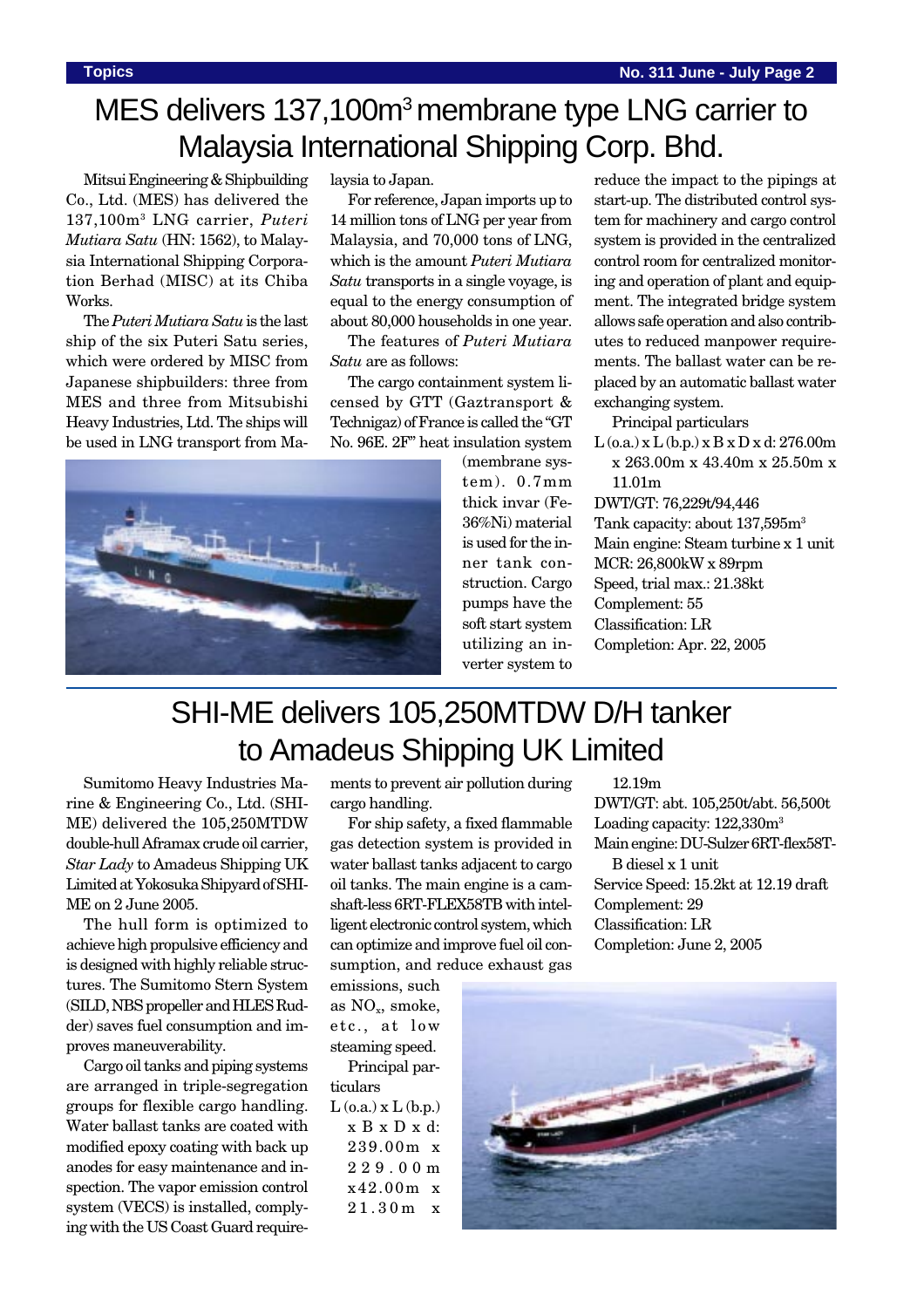# Trailing suction hopper dredger/oil recovery vessel Seiryu Maru completed for MLIT

Mitsubishi Heavy Industries, Ltd. (MHI) has completed the trailing suction hopper dredger/oil recovery vessel, *Seiryu Maru*, for the Ministry of Land, Infrastructure and Transport (MLIT) at the Kobe Shipyard. This *Seiryu Maru* was built as a replacement ship for the old Seiryu Maru that had been built in 1978.

Functions coping with disasters have been added to the new vessel besides those of dredging/oil recovery.

Usually, the vessel is engaged in dredging fairway and anchorage areas in Nagoya port. If an oil spill accident occurs, the ship mobilizes to the oil spill site, and engages in oil collection. In a disaster such as an earthquake, etc., the vessel can be used as a base to cope with disasters. For this purpose, an information communications system, conference room, and helicopter deck are provided.

As a dredger, the *Seiryu Maru* is the aft center trailing suction type with a drag head of 7.2m wide, which achieves the level dredging. In addition, the recycling system, which returns the dredged thin muddy water in the hopper to the drag head, was adopted to improve the dredging efficiency. For dredged material handling, a land discharging



system has also been developed, which avoids marine pollution.

The oil spill recovery system is a new development. The oil recovery system is provided with two different types of oil recovery system to cope with low to high viscosity oil types, and it is possible to operate in significant 2.5m height waves. For collection of spilled oil, a jet water system is employed instead of the conventional oil boom type.

The *Seiryu Maru* is also fully automated. The integrated system is applied to dredging, land discharging, ship maneuvering, oil recovery, and engine room operation. The control

network system is installed for managing data, image, disaster, and remote diagnostic controls.

Principal particulars

 $L$  (o.a.) x  $L$  (b.p.) x  $B$  x  $D$  x d: 104m x 96.0m x 17.4m x 7.5m x 5.6m

GT: 4,792t

Main engines: Two diesel engines

Navigation speed: 13.5kt (light condition)

Dredging method: Aft center drag type Dredging pumps: 1 unit (8,000m3 /h/ unit)

Recycle and land discharging pump:

1 unit (8,000m3 /h/unit) Hopper capacity: 1,700m3 Recovered oil storage tank:1,500m3

### Imabari completes 88,000DWT coal carrier

Imabari Shipbuilding Co., Ltd. has delivered the 88,111DWT bulk carrier, JP AZURE (HN: 1443), to the owner, Oak Spring Maritima S. A.,at the Marugame Headquarters. The JP AZURE is one of the 6th series of the 88,000DWT type bulk carrier developed by Imabari.

The vessel has been designed to meet the recent bulk carrier requirements as an oceangoing bulk carrier suitable for carrying coal and ore cargoes. The main cargo of coal will be transported to Electric Power Development Co., Ltd. of Japan. The design has obtained a good reputation for its cargo handling efficiency and ship's operability.

The vessel consists of five cargo holds and the No.3 cargo hold can be used as a water ballast tank. The number of cargo holds of the JP



AZURE is less than those of other coal carriers of the same type. This cargo hold configuration is highly evaluated because it shortens the loading and unloading time.

And furthermore the double hull construction is applied to the cargo hold compartments, and this arrangement makes cargo handling and cargo hold cleaning easier. It provides owners and operators with superior cost performance. The vessel is also equipped with mooring equipment, which satisfies the conditions for entering coal berths in Japan.

Principal particulars

 $L$  (o.a.) x  $L$  (b.p.) x  $B$  x  $D$  x d: 229.93m x 220.00m x 38.00m x 19.90m x 13.801m

DWT/GT : 88,111t/48,028t

Hold Capacity : abt 101,600m3

Main engine: MITSUI-MAN B&W 6S60MC (Mark VI) x 1 unit

- MCR: 12,240kW x 105rpm
- Speed, service: 14.7kt

Complement: 25

Classification: NK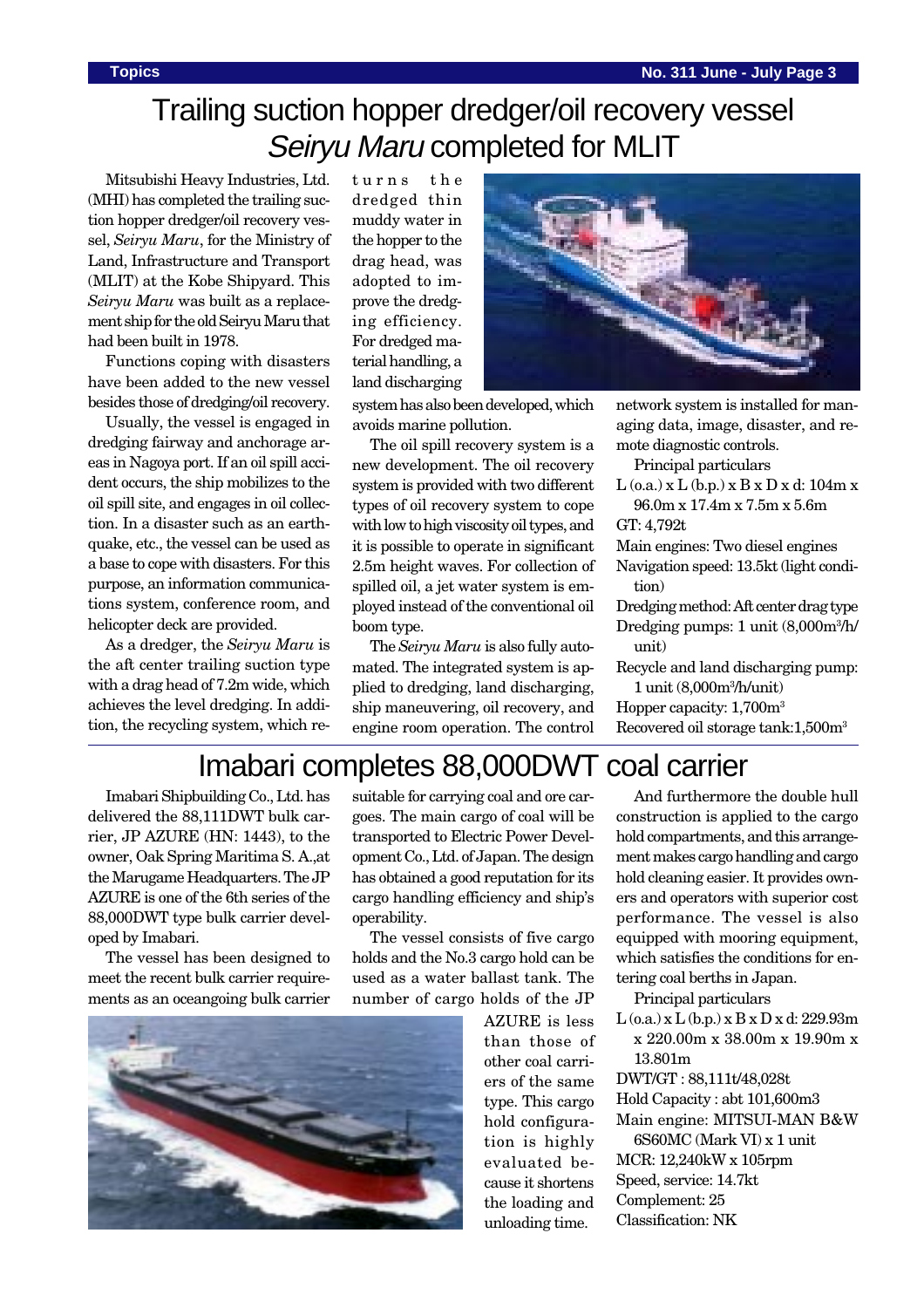## MHI starts development of new UEC45LSE engine

Mitsubishi Heavy Industries, Ltd. (MHI) has started development of a new UEC45LSE engine with a cylinder bore of 45cm as the latest LSE series of the UE diesel engine family.

LSE engine series are now developed with the concept of Four "E"s: Excellent reliability & Economy, Environment friendly, Easy maintenance. MHI will pursue engine reliability based on the abundant experience accumulated through UEC68LSE, 60LSE, 52LSE, and 50LSE engines. The new engine is targeted to be applied to 30,000 to 40,000DWT class bulk and product carriers.

The new design concept also allows

equipping the SIP lubricating system for cylinder liners which has a good reputation in the market. Moreover, the new engine follows the UE engine feature of high economy represented by low fuel oil consumption and low lube oil consumption.

MHI own-developed high-precision analysis tools for in-cylinder combustion simulation, elasto-hydro dynamic (EHD) analysis for main bearings, etc., as well as the 3D-CAD system will be used to raise reliability, and simultaneously to shorten the time required for the development to achieve earliest marketing.

For this class of engine, 250 units of UEC52LA diesel engines have been



ated in the market, for the high operational reliability of the engines, and at present, many engines are still listed in the backlog order book.

However, the 20 years since the debut has led the company to develop a new engine satisfying today's requirements for lighter, more compact, and higher performance. The UEC45LSE will thus be developed based on both new technologies of the LSE engines and reliability of the UEC52LA engines.

The new UEC45LSE diesel engine is expected by the customers as a successor to the best seller UEC52LA diesel engine. Thus, MHI will continue to exert utmost effort with licensees to market the latest UEC-LSE series featuring high performance together with the other existing series including the UEC-LSII/LSE models.

UEC45LSE specifications No. of cylinders: 5 to 8 Output: 6,225 to 9,960kW Cylinder bore: 450mm Stroke: 1,840mm Output: 1,245kW/cyl. Engine speed: 130rpm Mean effective pressure: 1.96MPa Fuel oil consumption: 169g/kW at P1 rating

*Photo shows first UEC68LSE engine equipped for a 177,000DWT bulk carrier as the main engine*

## **SHIPBUILDING AND MARINE ENGINEERING IN JAPAN 2005**

*Shipbuilding and Marine Engineering in Japan 2005 has been published by the Japan Ship Exporters' Association (JSEA) with financial support from The Nippon Foundation (Chairman: Ms. A. Sono).*

*The publication (210mm wide x 285mm tall, four color and 64 pages) outlines the latest shipbuilding achievements, both ships and advanced technologies. The details of ships and shipbuilding technology are compiled in a CD-ROM for readers' convenience.*

*Major contents include new completions, new shipbuilding technology, navigation systems, energy-saving equipment and systems, main engines, software for shipbuilding rationalization, and building and repair facilities, emphasizing technical features and R&D activities, which have been developed in the last two years.*

*The web site of the member companies can be accessed by clicking the URL address embedded in the first page of the respective companies. Moreover, if you want to find a specific ship, you can search by the ship type, shipyard, or the thumb nail number on the ship search pages.*

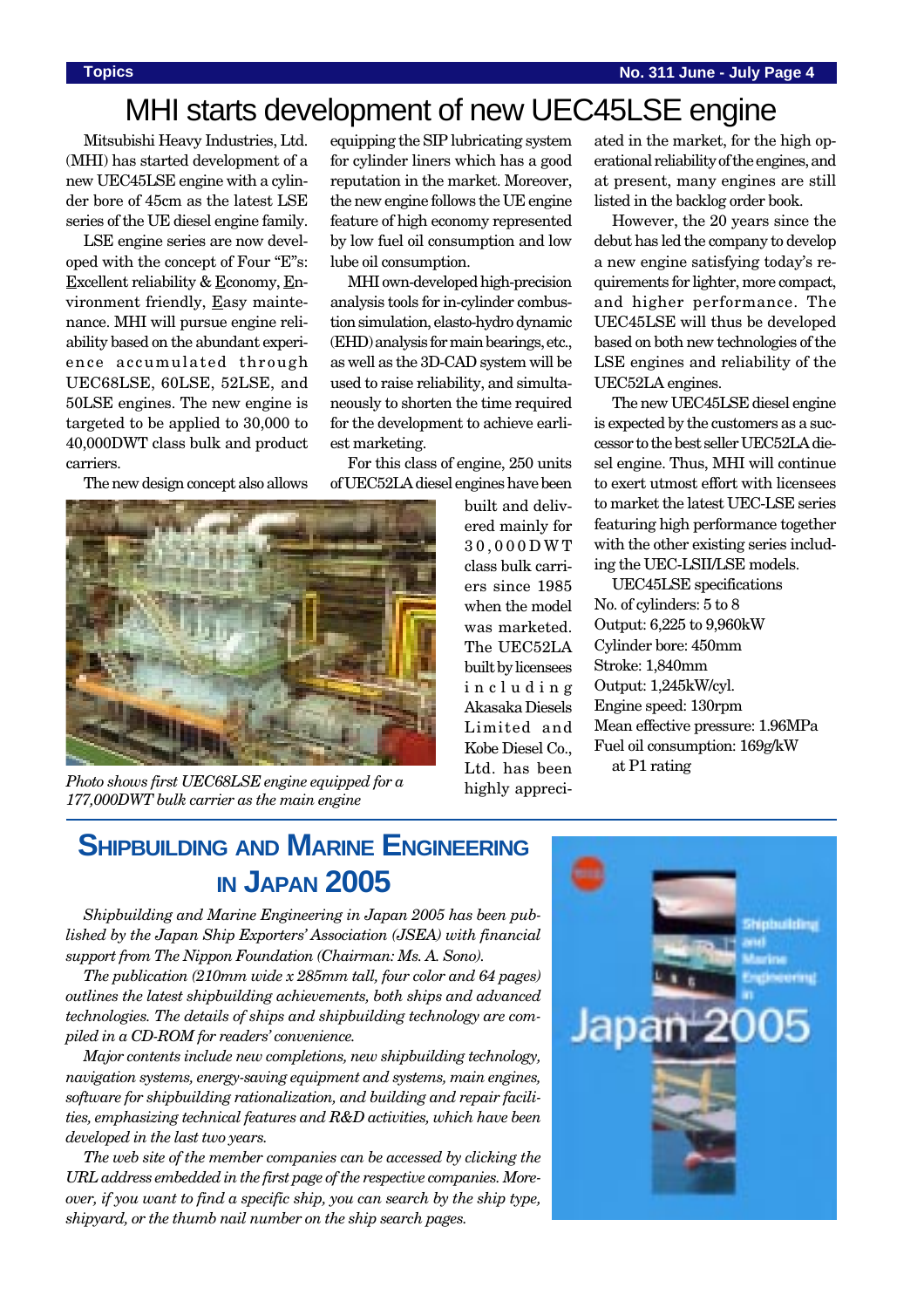#### **Industry News in Brief No. 311 June - July Page 5**

# New JSEA President appointed

The 89th Annual General Meeting of the Japan Ship Exporters' Association (JSEA) selected 31 directors and two auditors in Tokyo



*Mr. Ito*

on May 19, 2005. Subsequently, the 531st Directors' Meeting was held and selected Mr. Mototsugu Ito, President of Ishikawajima-Harima Heavy Industries, Co., Ltd. as the new JSEA President.

Mr. Ito's tenure will last the usual two years. Mr. Ito has just completed a two-year term as Chairman of the Shipbuilders' Association of Japan (SAJ), having held the position since 2003.

At the same meeting, four Executive Vice Presidents of the JSEA were appointed: Mr. Akira Matsuda, Corporate Executive Vice President, Member of the Board of Marubeni Corporation; Mr. Sho Minami, President of Oshima Shipbuilding Co., Ltd.; Mr. Shuichi Tadokoro, President of Kawasaki Shipbuilding Corporation and Mr.Takao Sunami, Executive Managing Officer, Chief Operating Officer, Machinery Business Unit of Mitsui & Co., Ltd.

Mr. Taizo Fukuda was appointed

as the Senior Managing Director of the JSEA. Mr. Toshimichi Okano, the former President of the JSEA, was also appointed as a new Advisor to the JSEA at the meeting.

#### **New SAJ Chairman appointed**

The annual general meeting of the Shipbuilders' Association of Japan (SAJ) held on June 21 elected Mr. Takashi Nishioka as the Chairman.



*Mr. Nishioka*

concurrently Chairman of Mitsubishi Heavy Industries, Ltd. Mr. Nishioka is

### **NOR-SHIPPING 2005** JSEA demonstrates recent shipbuilding technologies in Japan

The Japan Ship Exporters' Association (JSEA) participated in the 20th NOR-SHIPPING 2005 (The 20th International Shipping Exhibition and Conference) with the financial support of The Nippon Foundation and in cooperation with The Shipbuilders' Association of Japan. The event was held at the Lillestrom Exhibition Centre in Lillestrom, Norway for four days from June 7 through 10. 820 companies from 39 nations participated in the exhibition, and the attendance was an estimated 13,429 people.

The Japanese Exhibition Stand was opened with the attendance of officials related to Japanese shipbuilding industry on June 7. The Japanese ambassador to Norway Ms. Fumiko Saiga, JSEA President Mr. Mototsugu Ito, and Japanese Marine Equipment Association (JSMEA) Chairman Mr. Masahiro Tsuji were present. The official opening of the exhibition took place on June 8. Officials and distinguished guests visited each stand, and at the Japanese stand, Ambassador Ms. Saiga, and officials welcomed Mr. Borge Brende, Minister of Trade and Industry of Norway, Mrs. Lim Hwee Hua, Minister of State for Finance and Transport of Singapore, and other officials into the stand.

JSEA in cooperation with 12 Japanese shipbuilders occupied a 240m2 stand area near the entrance of Hall B, and JSMEA exhibited technologies at an adjacent stand. Both associations thus represented the total Japanese experience. JSEA demonstrated the Japanese shipbuilding industry today, using photos, scale-model ships, and a plasma display system. PR videotapes provided by Japanese shipbuilders were digitized for display on

the Plasma Vision display at the exhibition with the support of the Nippon Foundation. This was a great success in increasing the exhibition effect.

A party was held on June 8 at the Radisson SAS Scandinavia Hotel, Oslo, co-sponsored by Ambassador Ms. Saiga and the JSEA President Mr. and Mrs. Ito. About 656 guests were invited from various circles including Norwegian shipowners.



*Tape cutting at Japanese Stand: from left are President Ito, Ambassador Saiga, and Chairman Tsuji*